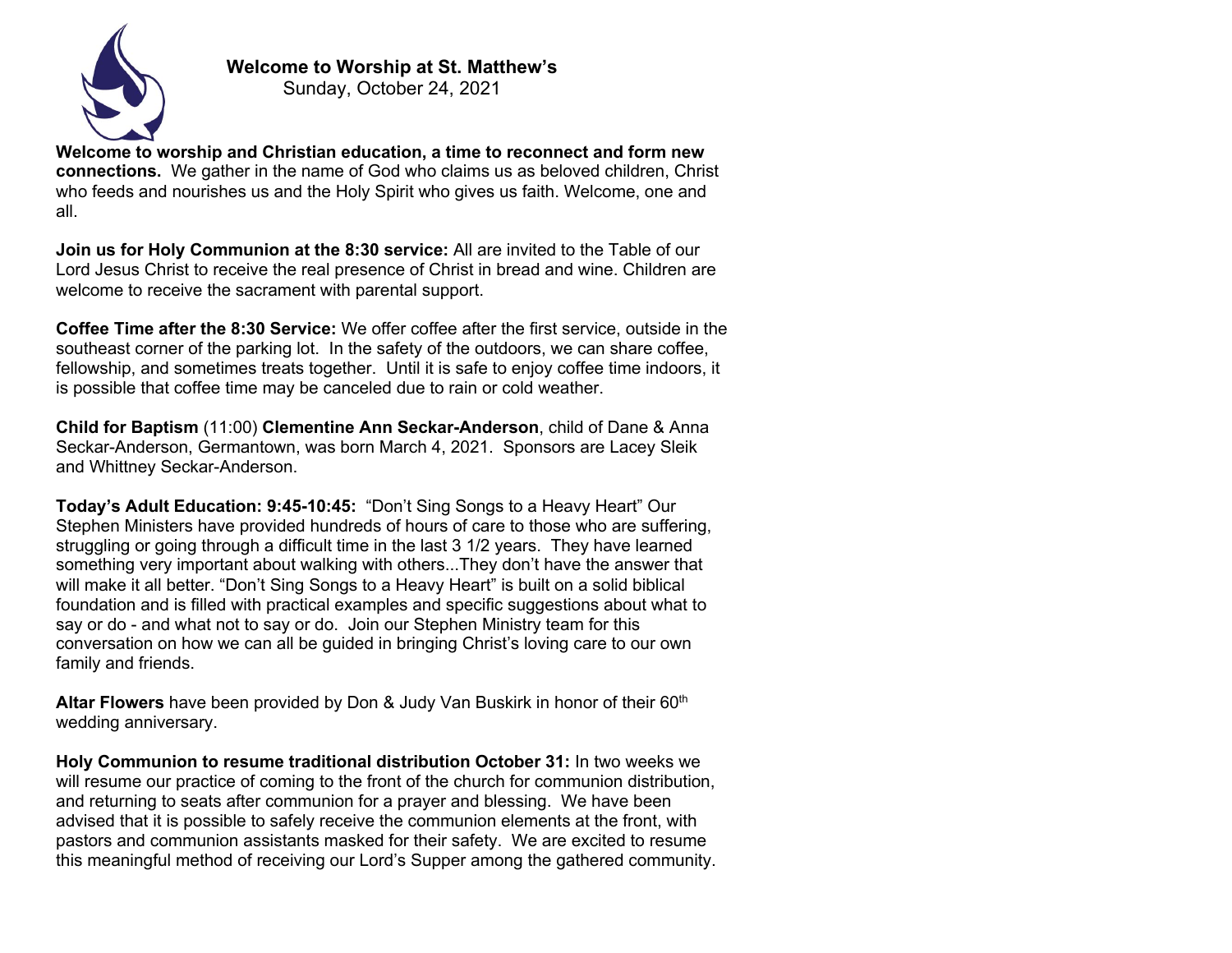## *Announcement Insert for 10-24-21*

**Women's Book Discussion "Rising Strong: How the Ability to Reset Transforms the Way We Live, Love, Parent and Lead" by Brené Brown** Meeting in person at St. Matthew's Wednesday evenings from 7-8 pm in October (October 6, 13, 20, 27). All are welcome at any of the weeks.

**Volunteer Needed**: Quiet Sacs - Maintain Quiet Sacs that are used in worship. This will take about 2 hours per month. It can be done whenever the church is open; day or evening. Great for a parent waiting for a child in choir, confirmation... Please contact Sue Swing sueswing@sbcglobal.net.

**Next Sunday, October 31st is Reformation Sunday**, when we celebrate the birth of the Lutheran Church and Martin Luther, the reformer. Red is the liturgical color of the day, representing the Holy Spirit's presence in the Reformation. Sometimes people **wear red to church** on Reformation Sunday.

## **Next Sunday's Adult Education** (Oct. 31): **Facilitated by Pastor Ann and Pastor Sheila**

The Protestant Reformation was the 16th-century religious, political, intellectual and cultural upheaval that splintered Catholic Europe, setting in place the structures and beliefs that would define the continent in the modern era. Reformers like Martin Luther challenged papal authority and questioned the Catholic Church's ability to define Christian practice. What were the cultural influences of the time that impacted the Reformation? And what are the cultural influences that are having an effect on reforms in the church today? Come with questions as we take a closer look at these themes on Reformation Sunday!

**Also on October 31st:** We begin our Fall Stewardship for 2022. "Forward Together… in Faith" This week, you will receive by email an invitation to pledge, with instructions for how to make your 2022 financial pledge online, and how to serve by completing an "Activities and Ministries" form. Paper copies will be available beginning next Sunday if you wish to make your commitment in that way. There will also be assistance available on Sunday mornings, with answers to any questions you may have.



Please make your commitments by November 21<sup>st</sup>, when there will be a consecration of our commitments during worship services. Thank you for your commitment to the future of St. Matthew's and our ministries together.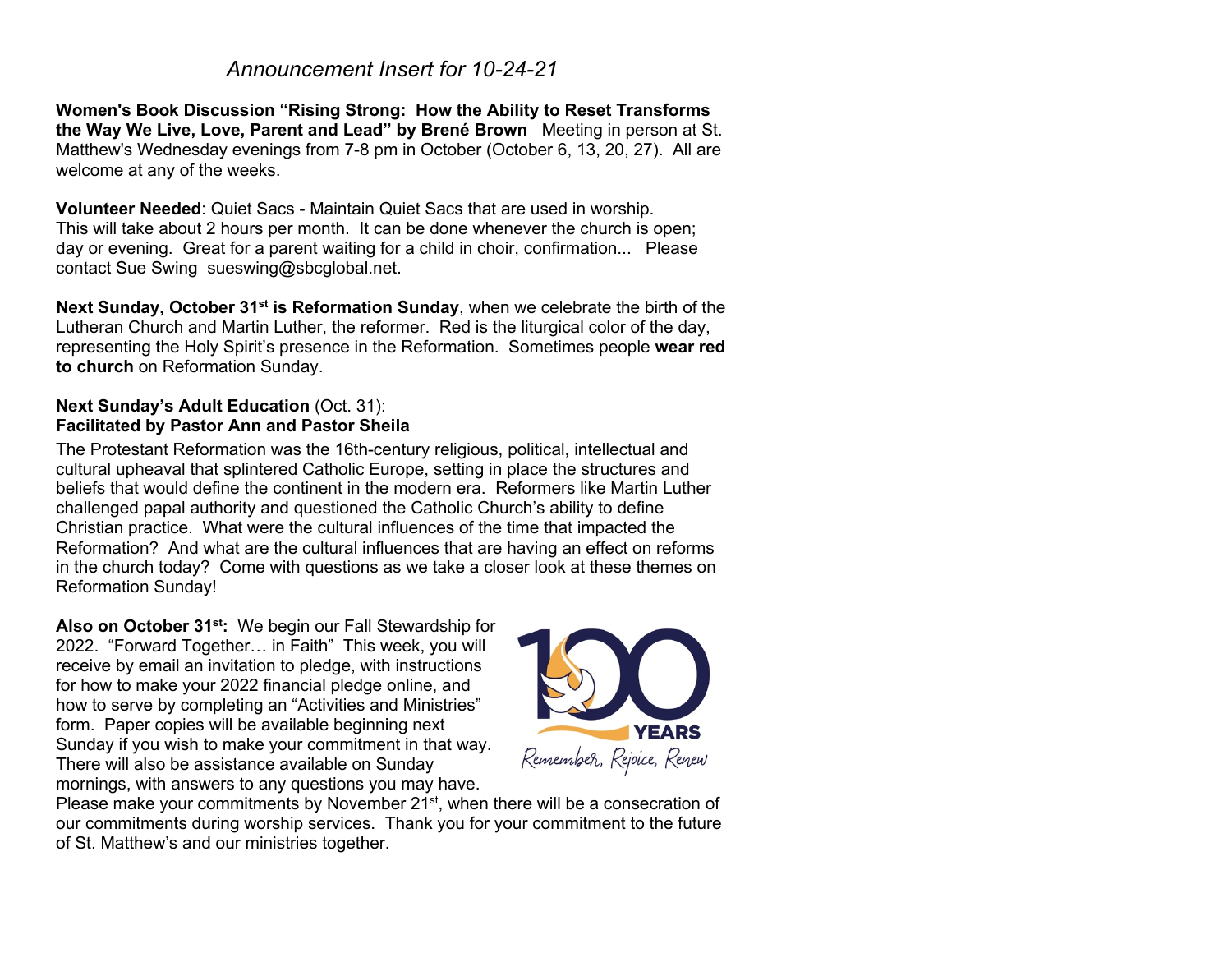**Church Office Update:** Jill Due, our office assistant for these past 16 years, is retiring at the end of this year, joining her husband, Brian, in retirement. We are grateful for her years of caring service to our congregation.

Because of this we now have a unique opportunity available to work in the office at St. Matthew's, approx. 17 hours/week. Office assistant is responsible for preparing and completing the bulletins for Sunday Service; preparing and completing special mailings; serving as the office receptionist; and other duties as needed. Schedule is flexible with Wednesday and Thursday being preferred days.

Candidate should be compassionate, cooperative and welcoming**;** basic computer skills necessary for the preparation of the weekly bulletin, with knowledge of Microsoft Office, especially MS Word preferred. Will need to welcome and assist people in person or on the phone in a friendly manner, with a willingness to work with others and be part of team ministry. Flexibility in hours and a positive, mission-centered work environment are benefits. Contact Sonja Mohr at office@stmattslutheran.org or 414.774.0441 weekdays to receive job description or to provide resumé.

---------------------------------------------------------------------------

**Progress toward a New Lead Pastor:** Now that the Ministry Site Profile is complete, the Synod Office can begin to give our Call Committee names of potential candidates. While we are hopeful that we can call a new pastor as soon as possible, this will take some time, in order to find the right candidate, and to schedule the interviews and conversations. Please keep the Call Committee in your prayers as this work begins.



*Members of the Call Committee: Nancy Bowen, Andrew Cherney, Diane DuBois, Brian Due, Natalie Ford Sajdak, Michael Wolaver.*

If you wish to see the Ministry Site Profile, which contains detailed information about St. Matthew's ministry setting pertinent to calling a new pastor, here is a link to it: **https://bit.ly/2YqkJW9-MSP**

And if you wish to watch the Congregational Forum meeting from October 3, here is a link to a recording of the meeting:

## **https://youtu.be/oBPDgmhcKks**

---------------------------------------------------------------------------

**Remember Mount Meru Coffee!** Your support is SO important as coffee farmers in Tanzania depend on this support to receive a fair price for their coffee beans. Look for the display and pick some up today. If you don't see what you want, contact Al in the church office, who can order larger quantities or K-cups.